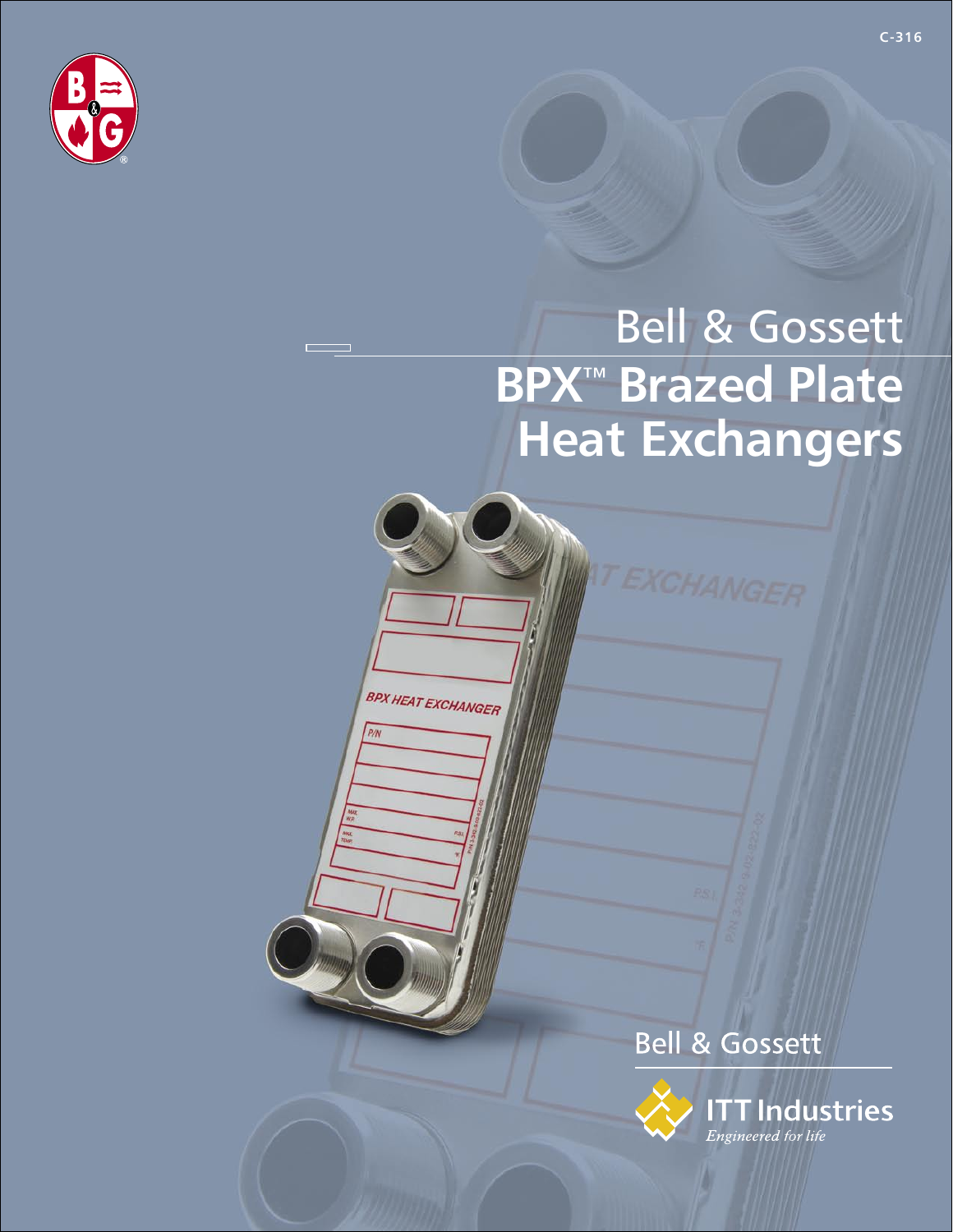## **BPX**™ **High Performance Brazed Plate Heat Exchangers**



- **High performance.** BPX Brazed Plate Heat Exchangers offer the highest level of thermal efficiency and durability in a compact, low-cost unit.
- **Compact design.** The corrugated plate design provides very high heat transfer coefficients, resulting in a smaller surface area. This makes the BPX an excellent choice; especially where space is a consideration.
- **Solid self-contained unit.** Thin corrugated stainless steel plates are vacuum brazed together to form a very durable, integral piece that can withstand both high pressure and high temperature.
- **Numerous applications.** BPX units are ideal for residential applications such as radiant, snow melt, domestic hot water, and pool heating. They also can be used as refrigerant condensers and evaporators, as oil coolers for engines and machinery, and in many other industrial applications.



### **Thermal Performance**

Bell & Gossett's unique heat transfer plate designs provide high rates of heat transfer requiring less surface area than conventional shell and tube heat exchangers. Compare BPX with conventional shell and tube units:

- One-sixth the size
- One-fifth the weight
- Uses only one-eighth the liquid
- Requires one-third to one-fifth the surface area

### **Technical Performance**

Based on a tradition of advanced heat transfer design, Bell & Gossett's Selection software makes the design of your BPX Brazed Plate Heat Exchanger simple, fast and accurate.

- Thermal design
- Special configuration capabilities
- Drawing generation

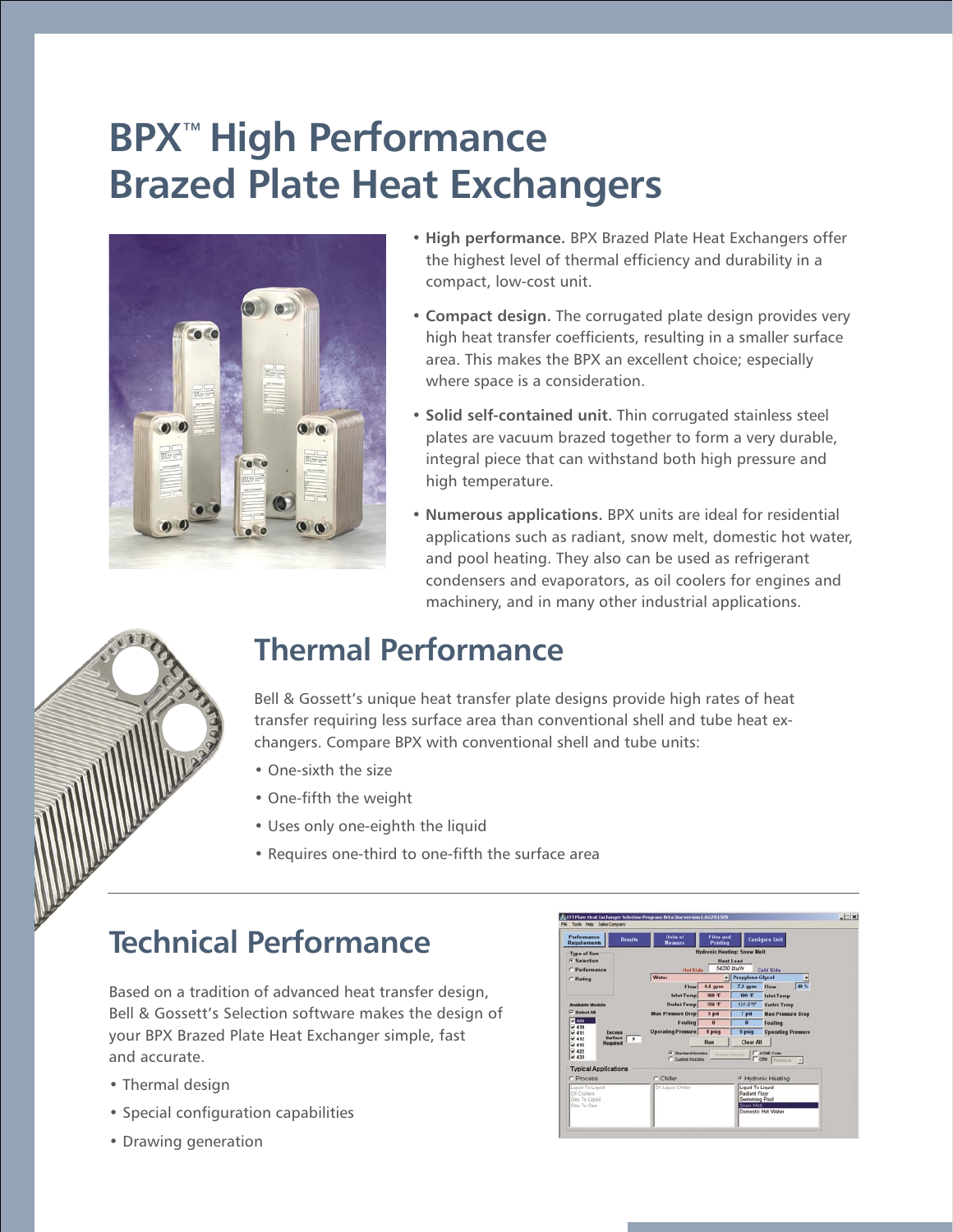### **Design Performance**

**Mechanical Design:**  *Design pressures up to 435 psig. Maximum design temperature up to 450˚F. Minimum design temperature to -310˚F.*

**Construction Codes:** *Available codes include UL, CRN, and ASME Code Stamp.*

**Materials:**  Stainless Steel 316L plates. Copper or Nickel brazed material.



### **Delivery Performance**

Bell & Gossett's advanced lean manufacturing process provides fast deliveries and high on-time performance.

- Same day service for most models
- ASME Code Stamp in 3 working days
- Special configurations in 5 working days
- Prototypes in 10 working days



*integral mounting bracket.*